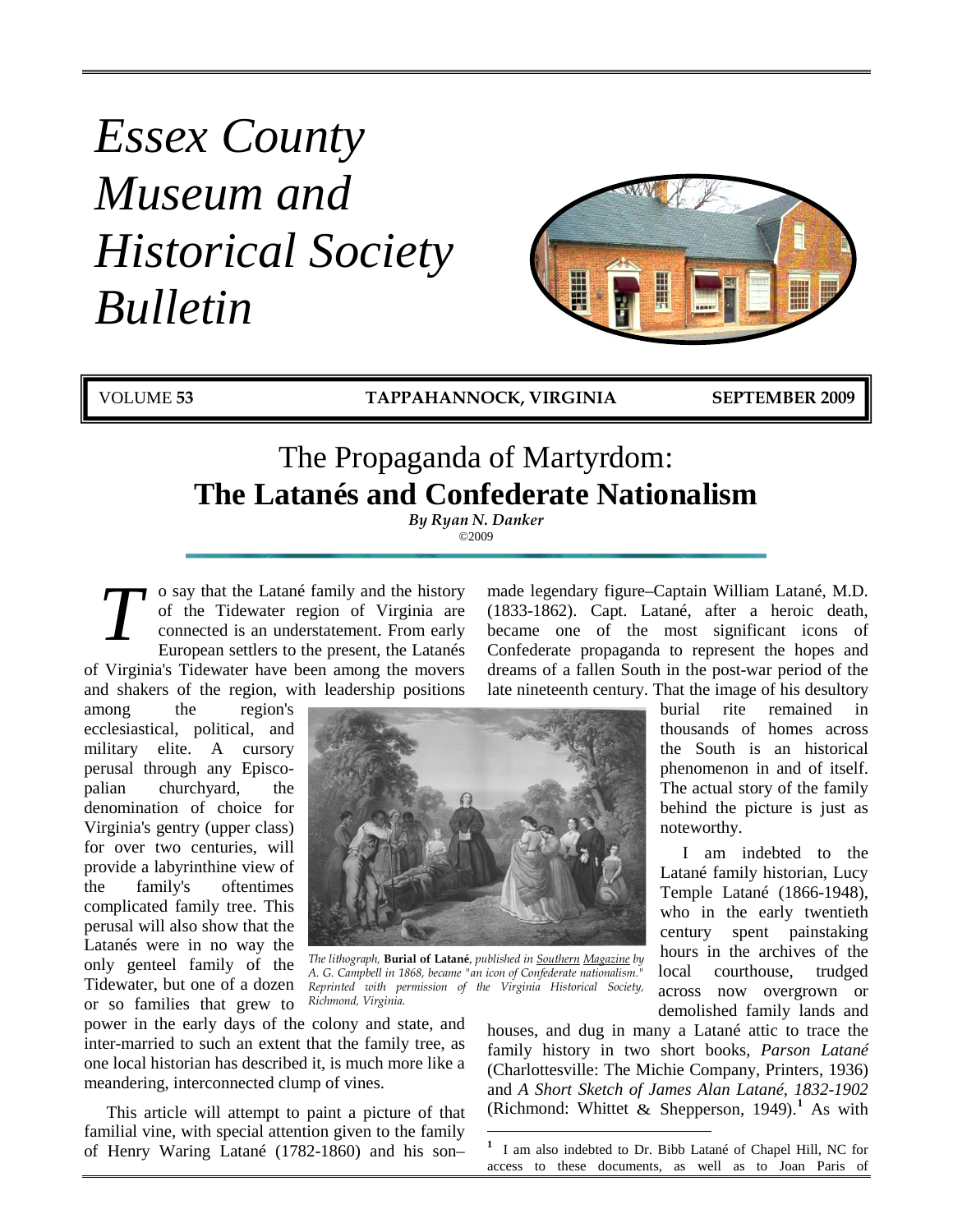the research and inherent personal perceptions of any family historian, Lucy Temple Latané's work should be seen by the professional historian through a critical lens, especially her overly rosy description of the lives of the Latané slaves, yet her handling of original sources is invaluable and lends credence to her efforts Her interpretive lens provides a glimpse into the mindset of the family and the way it viewed itself after the peak of its power and influence in the region in the post-war years. Like so many of the social institutions of the South, the Latané enterprise itself was fatally wounded as a result of the War Between the States. The war not only brought death upon the family's sons and heirs, but disrupted the economic base that provided for their way of life.

## *Colonial Presence*

The story of the Latanés in America begins with the French Huguenot refugee, Lewis (Louis) Latané (1672- 1732), known often by his title, Parson Latané, or even as the 'Old Parson'. Although Parson Latané's refugee status was the direct cause of the disapproval of a religious establishment, he quickly became not only a member of one, but a leader in one known for its distaste for dissent. Latané's transition from the Old World to the New included a sojourn in England where he was educated at Oxford and received holy orders by the hand of an Anglican bishop.**[2](#page-1-0)**

Until Thomas Jefferson had his way late in the eighteenth century, the Church of England was the Established Church of Virginia, and legally tied not only to the colonial government, but to the Bishop of London who oversaw Anglican efforts in the colonies. In Virginia, the Church of England held sway politically, and contained within its pews the elite members of Virginian society. In this milieu, Parson Latané was, upon his arrival on the banks of the Rappahannock in 1701 as a clergy member of the Church of England, a man of social importance and power. Although his French accent did not always sit well with his English parishioners (old animosities die hard), and he did have to deal with a vestry packed with the Essex County elite, the 'Old Parson' held great sway because of his ordained status and also because of his thirty years of ecclesiastical service in the area. Within a generation, the progeny of Parson Latané would be among the gentry that sat in his pews.**[3](#page-1-1)**

The rise of the Latané family can be directly connected to the accumulation of land. Lucy Temple Latané hints at the fact that Parson Latané was, by the time he arrived in the colonies, a man of means.**[4](#page-1-2)** His plantation, *Langley*, in what is now the Dunbrooke section of Essex County, became the headwaters of what would become a string of Latané plantations that grew in number with each successive generation. Parson Latané gave generously to the church and took part in large real estate ventures in Spotsylvania County. His sons continued to amass land, and his married into the upper-class families of the Tidewater. Henry Waring Latané, the parson's great grandson, would be the greatest and last expansionist of the family, setting up his plantation home, *The Meadow*, in what was described in his father's will as "the meadow quarter."**[5](#page-1-3)**

## *The Latanés of The Meadow*

Henry, the second of five children born to William Latané (1750-1811) and Ann Waring, built *The Meadow* homestead in 1824. His marriage to Susanna Allen (1797-1878) continued the tradition of uniting the upper-class families of the Tidewater; Susanna hailed from the neighboring *Spring Hill* plantation. Henry and Susanna were married in 1819. Of their ten children, eight lived to adulthood and grew up at *The Meadow*, a pristine upper-class home that sat on a large tract of land and, by the outbreak of the war, was also home to over 200 hundred slaves.**[6](#page-1-4)**

Although *The Meadow* house was demolished in 1950 to make room for agricultural interests, the home was, in its day, one of the finest in the county. One of the most accurate descriptions of the house is the county survey filed in 1968.**[7](#page-1-5)** It describes a house that

<span id="page-1-4"></span><span id="page-1-3"></span><span id="page-1-2"></span><span id="page-1-1"></span>Tappahannock, VA for her tireless research into the death and burial of Capt. Latané, Susan Willoughby Newton of Mechanicsville, VA for access to the Summer Hill Plantation, and William Latané Lewis, Susan Diereux, and Priscilla Vaughan, of Tappahannock, for providing me with personal interviews and hospitality during trips to Essex County. Portions of Lucy Temple Latané's *Parson Latané* were published in the newsletter of the Essex County Historical Society, Volume 23, November 1983.

<span id="page-1-5"></span><span id="page-1-0"></span>**<sup>2</sup>** Latané, *Parson Latané*, 7.

<sup>&</sup>lt;sup>3</sup> A fine general overview of Colonial Anglicanism on the Eastern seaboard is provided in John Frederick Woolverton's *Colonial Anglicanism in North America* (Detroit: Wayne State University Press, 1984).

<sup>&</sup>lt;sup>4</sup> Latané, *Parson Latané*, 11.

<sup>&</sup>lt;sup>5</sup> The wills of many of the Latanés, including Parson Latané, William Latané, and Henry Waring Latané, can be found at the Essex County records office in Tappahannock. These three wills are dated 1733, 1808 and 1850.

**<sup>6</sup>** Latané, James Allen Latané, 14. **<sup>7</sup>**

Two related sources that describe Essex County homes, including *The Meadow*, are *Old Homes of Essex County: Historic Homes, Landmarks and Traditions* (Women's Club of Essex County, 1940 and 1957), and what in certain ways is a revision of the former,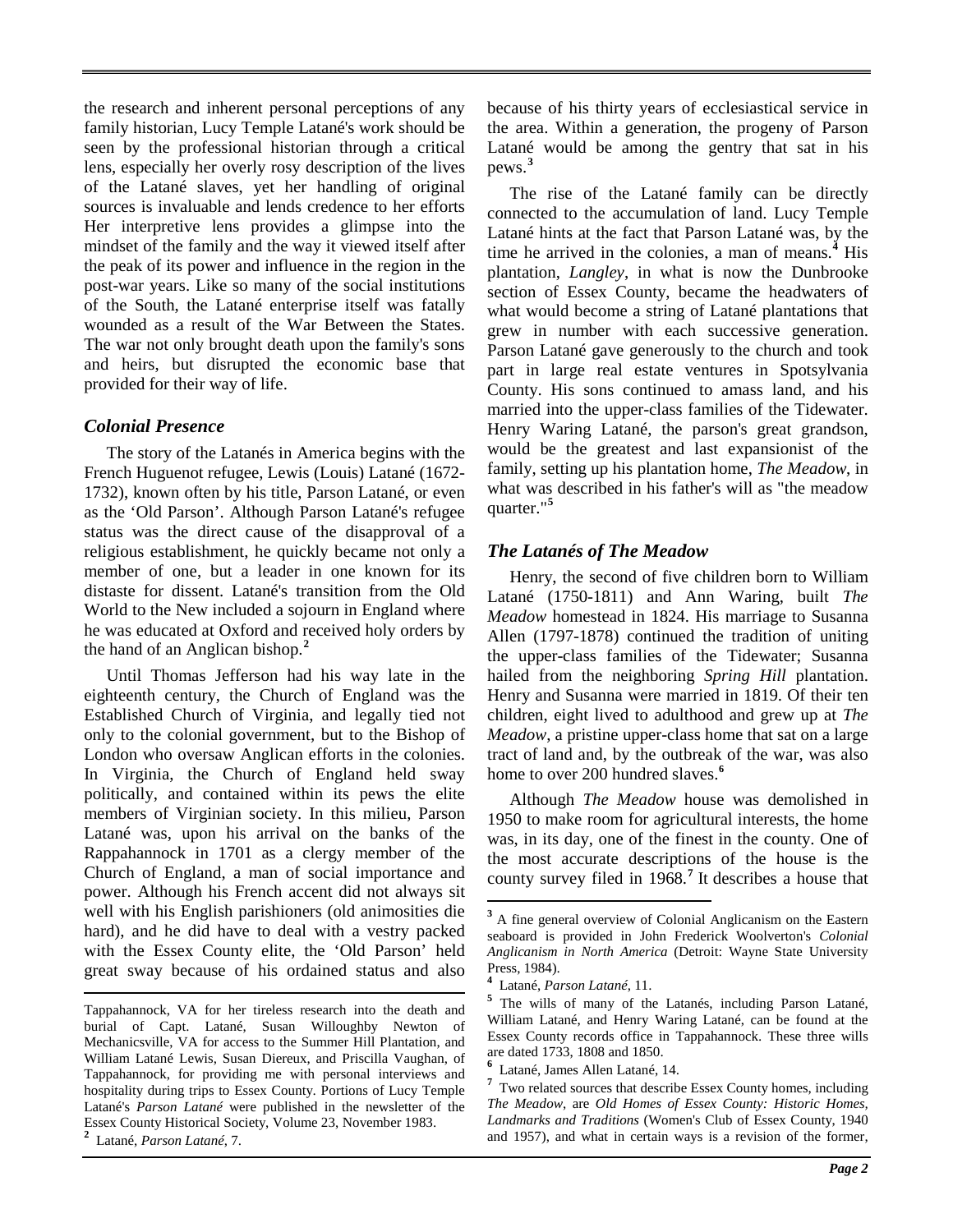"was a full two storeys [sic] (actually 4 usable floors) over a four-ft. high English basement." An English basement, half underground and half above ground to provide light, was a perfect respite from muggy summer days. The survey describes five dormers on "either side of the top roof" and along the roofline, an 18" cornice. Porches were built on both the front and the back of the house, and double-doors with transoms opened into a large foyer or central hall with a "closed winding staircase" that "led from the back of the hall to the second floor." The home was heated by two large fireplaces whose chimneys were "said to be unusually handsome" and "measured 8 ft. at the base, 6 ft. at the second story, and 4 ft. at the top." The home was said to be in fair condition when it was torn down. During World War II the family used it for storage. In many ways the description of the building fits perfectly with the *Summer Hill* plantation home that is still standing and where Capt. William Latané was buried.

Lucy Temple Latané paints the picture of a perfect home when she describes *The Meadow* in her short book about her father, Bishop John Allen Latané. John grew up at *The Meadow* and was one of seven boys born to Henry and Susanna. He was also one of the four that lived through the war. As a clergyman, John did not participate on the front lines, although he appears to have been a Confederate sympathizer. His story is of interest because it encapsulates the struggles within the Episcopal Church as it came to grips with the repercussions of the High Church or even Romanizing influences of the Oxford Movement in the late nineteenth century. The Oxford Movement, with its emphasis on the ritual and ceremonial of traditional liturgies, was not met with enthusiasm by those in the evangelical wing of the church who emphasized personal conversion over, and often against, traditional liturgical rites. John chose to leave the Episcopal Church and join the Reformed Episcopal Church rather than relinquish his Low Church, or evangelical, tendencies.

<span id="page-2-0"></span>Susanna Allen Latané, the matriarch of the family, and mother not only to John Allen, but also his legendary brother, William, was a woman of fortitude and conviction. Unlike their lower class counterparts, women of the gentry were allowed a measure of

 $\overline{a}$ 

freedom within a social system of male dominance.**[8](#page-2-0)** The Southern male honor code was a distinctive system that allowed white males of the gentry, a small minority, to rule over the South with an iron fist.**[9](#page-2-1)** Until the Civil War, this patriarchal system was the order of the day. Within it, however, women of the gentry such as Susanna found ways to assert their will, primarily in the home. In Susanna's case, she asserted her freedom by bucking the family's long-held Episcopalianism by becoming a Baptist.

Floating back and forth between Episcopalian and Baptist church services today may be a liturgical rollercoaster, but in the early nineteenth century it was also a distinct issue of class and rank. By the 1820s the Episcopal Church was no longer seen as the arm of the English colonial enterprise that it had once been, and was on the rise after a mass exodus following the American Revolution. Susanna did not seem interested in the politics of church membership. According to Lucy Temple she joined the Baptist denomination "because the most earnest Christians she knew were of that denomination." **[10](#page-2-2)** Her family, although active members of St. Paul's Episcopal Church, went often with her to Beulah Baptist and she with them to St. Paul's.

## *The Burial of Latané: An Interpretation*

The death of William Latané need not be told in detail in this essay, the story is widely known. Suffice it to say that Latané died a valiant death in the midst of a saber charge against Union forces northeast of Richmond during Stuarts's "Ride Around McClellan" in early June 1862. The captain died in the arms of his brother, John, having been struck by two bullets, one in the abdomen and another in the chest. Various accounts say that his horse charged ahead of his fellow cavalry members. One imaginative explanation is that the horse was frightened by the rebel yell and thus charged ahead into the oncoming bullets of the Union forces.

<span id="page-2-2"></span><span id="page-2-1"></span>*Essex County Virginia Historical Homes*, compiled by Robert La Follette, Anita Harrower, and Gordon Harrower (Essex County Museum, 2002). Both books contain unique information. I have decided to use the county survey of *The Meadow* home because it provides the greatest number of details about the home itself. A copy of the county survey is kept in the archives of the Essex County Museum.

**8** <sup>8</sup> The best book on the history of the county is undoubtedly James B. Slaughter's *Settlers, Southerners, Americans: The History of Essex County, Virginia 1608-1984* (Essex County Board of Supervisors, 1985). See Slaughter's chapter on women for a description of everyday life for lower and middle class women in the Antebellum period.

**<sup>9</sup>** One insightful look at the Southern male honor code is provided in Cynthia Lynn Lyerly's *Methodism and the Southern Mind, 1770- 1810* (New York: Oxford University Press, 1998). Lyerly describes how the honor code clashed, at least initially, with Methodist calls for abolitionism and the allowance of women "exhorters". The Methodists would back away from both controversial stances as they moved from outcast sect to respectable denomination. **<sup>10</sup>** Latané, James Allen Latané, 4.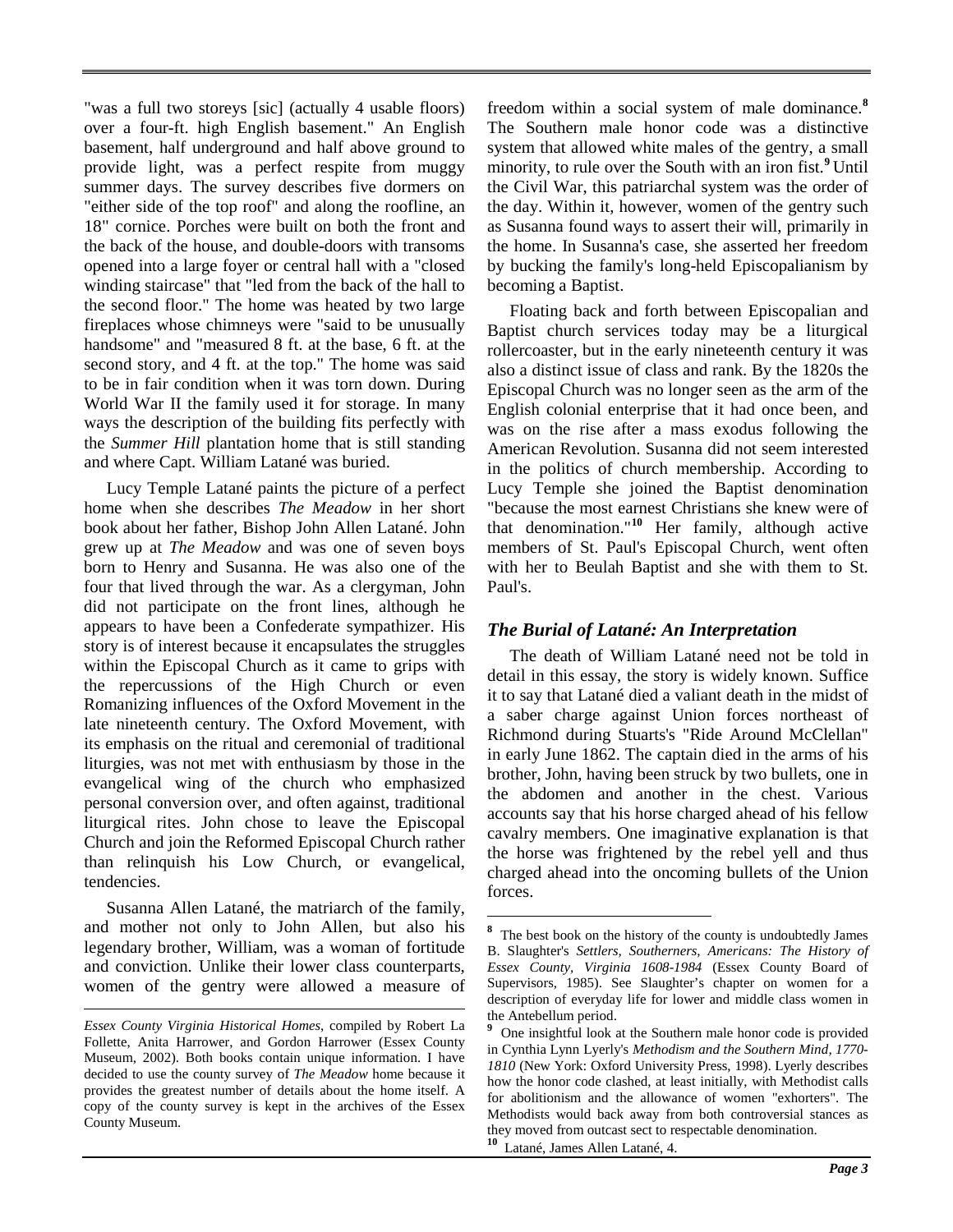Latané's death occurred at Linney Corner near Totopotomoy Creek just outside of Mechanicsville in Hanover County. His body was first taken by cart to the nearby *Westwood* plantation where it was prepared for burial and subsequently buried at *Summer Hill*, a sprawling plantation adjacent to *Westwood*. Latané was just 29 years old when he was killed. He was educated, like most men in his family, at the University of Virginia and had gone on to medical school at Hampton Sydney Medical College, later the Medical College of Virginia, to earn a Doctor of Medicine degree.

Following Latané's death, a poem was written by John R. Thompson entitled "Captain Latané" which became the impetus for the now famous depiction, 'Burial of Latané', painted by famed Southern artist William D. Washington in 1864. Thompson was the editor of the Southern Literary Messenger and he published his poem in the magazine just one month after Latané's death. The poem is an attempt to depict Latané's death in saintly terms that compare Latané with Christ and the women who buried him with the Virgin Mary. Washington's vivid oil on canvas painting, a re-creation of the burial scene, was hung in Richmond and put on public display in order to raise funds for the war effort, and quickly attained cult status.**[11](#page-3-0)**

What propelled the painting from propaganda to icon was the publication of Washington's oil painting as a lithograph by A. G. Campbell in 1868. The lithograph was offered free of charge with the purchase of a new subscription to Southern Magazine. Drew Gilpin Faust, historian and president of Harvard University, has written one of the most in-depth analyses of both the painting and lithograph in her book, *This Republic of Suffering.* She writes, "These prints [copies of the lithograph] became a standard decorative item in late nineteenth and early twentieth century southern homes, and what historian Frank Vandiver called its 'fantastic popularity' has led scholars to recognize the engraving as a central symbol of the Lost Cause."**[12](#page-3-1)** As such, the lithograph came to symbolize much more than the tragic death of a young Confederate officer; it came to symbolize a strong

Southern nationalism and a corporate Southern identity as the embodiment of the dream of Southern independence, and as Faust describes it, "an icon of Confederate nationalism."

Rowan Williams, Archbishop of Canterbury, has described an icon as "pregnant with a different kind of life."<sup>[13](#page-3-2)</sup> Icons have traditionally been associated with religious art meant to transcend the gulf between heaven and earth. The Eastern Orthodox often describe icons as windows to heaven. Similarly, nationalistic icons are meant to embody or convey a corporate dream or identity. They are not windows to heaven, but images that transcend the historic in order to open the viewer up to a nationalism that goes beyond the scene they attempt to recreate. The 'Burial of Latané', as icon, conveys what historians now call 'The Lost Cause'.

Although it was the black and white lithograph that graced Southern homes, it was the colors in the original oil painting that reveal its religious overtones and symbolism. Red dominates the painting, giving tangible meaning to the rich tradition of the Christian martyr. Not only is Latané's coffin draped with a red cloth, but one of the women is clothed in a red dress as she weeps over the scene of the fallen hero/martyr. A young girl stands to the right in the painting looking away from the body, and dressed in a lighter red, perhaps symbolizing hope for a future without the need for martyrdom.

Unlike other icons of nationalism like 'Washington Crossing the Delaware', the 'Burial of Latané' includes both men and women, slave and free, white and black. The slaves are not simply in the background of the picture, but stand next to the martyr himself. They, too, are wearing red. Faust has written that, "Slaves built his coffin and dug his grave, and a white Virginia matron read his burial service."**[14](#page-3-3)** This inclusivity in the midst of a hierarchical and exclusivist society is a picture of the all-inclusive nature of war; there was no aspect of Southern culture that was not affected by it. What connects the white women and the black slaves in the picture is not the martyr, however. As Faust points out in her chapter on the painting, it is a young girl standing over the coffin of Latané that unites these two segments of Southern society. Holding a wreath reminiscent of Christ's crown of thorns, the young girl appears lighted from above and represents what was seen as the innocence that epitomized the relationship of white and black in the antebellum South.

<span id="page-3-0"></span>**<sup>11</sup>** The painting now hangs in the Museum of the Confederacy in Richmond, VA over a fireplace in the "Confederate White House" of Jefferson Davis. It is on permanent loan from Judge John E. DeHardit. The painting disappeared for 71 years after the war and resurfaced in 1939. Some members of the Latané family believe that the original painting was actually destroyed in the Chicago Fire, although there is no proof of this.

<span id="page-3-3"></span><span id="page-3-2"></span><span id="page-3-1"></span>**<sup>12</sup>** Drew Gilpin Faust, This Republic of Suffering: Death and the American Civil War (New York: Vintage, 2008), 149.

**<sup>13</sup>** Rowan Williams, *Ponder These Things: Praying with Icons of the Virgin* (Chicago: Sheed and Ward, 2002), xvii. **<sup>14</sup>** Faust, 149.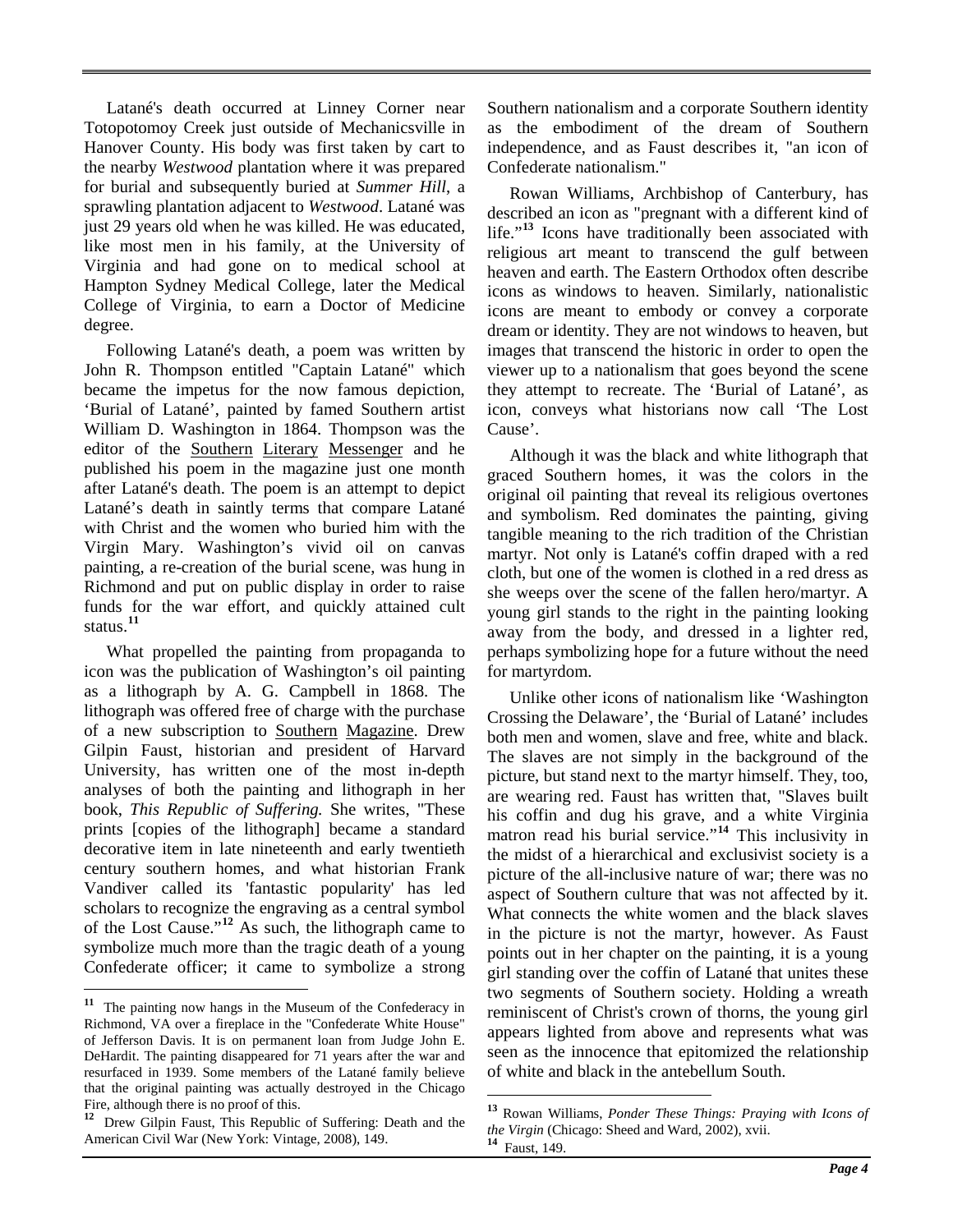Red, as the color of the Christian martyr, is accompanied by blue, the color of Mary, and black, the color of mourning and typical of clergy attire. The woman who leads the band of women in mourning is wearing blue, and represents Mary. Just as Mary laid in the tomb one who had given himself for others, so the women of the 'Burial of Latané' lay in the ground one willing to give his life for the South.**[15](#page-4-0)** At the center of the painting stands Mrs. Willoughby Newton, who read the rite of burial from the Book of Common Prayer because a clergyman could not be found in the tumultuous context of the war. She gazes upward to heaven and, according to Faust, "represents the

<span id="page-4-1"></span><span id="page-4-0"></span>**<sup>15</sup>** Ibid., 152.

illuminating power of God's favor" toward the South.**[16](#page-4-1)**

The 'Burial of Latané' provides an illuminating glimpse not only into the conflicting social structure of the antebellum South, but as icon into that desire for Southern identity, and perhaps even Southern independence, that was felt so strongly both before and even after the Civil War. With religious overtones, it sanctified the scene of a Confederate officer's death and burial, and became for the South, an icon of nationalism that remained in the hearts and homes of Southerners well into the twentieth century.

**<sup>16</sup>** Ibid.

## **Author Biography**

*Ryan N. Danker* is a doctoral candidate in church history and liturgical studies at Boston University, Boston, Massachusetts. His research interests include English church history and politics in the modern era, the rise of Evangelicalism, and English liturgical traditions. He currently resides in Greensboro, North Carolina where he continues work on his dissertation, *Constrained to Deviate: John Wesley and the Evangelical Anglicans,* and serves as an associate pastor at West Market Street United Methodist Church. He recently published a chapter on Methodist liturgical theology, "An Economy of Grace or Mercy: Hauerwas, Wainwright, and Wesley on Liturgy, Ethics, and the Scriptural Narrative" in an international volume on the correlation of liturgy and ethics.

## **In Memoriam**



*Charles Willard Hoskins with his wife, Anne Hagerty Warner, at the 2008 ECMHS Fall Gala.*

The Essex County Museum and Historical Society mourns the loss of Charles Willard Hoskins Warner. Mr. Warner was a loyal friend and strong advocate.

We will miss his presence at our events, his keen interest, and enthusiasm. Mr. Warner had a friendly manner about him and was a true Virginia Gentleman. He had a remarkable memory for Essex history, love of family and a deep respect for family traditions and ancestry. As a professional historian, he wrote with knowledge and insight about local and Virginia history. In later years, many of his efforts were directed toward his desire to preserve the Warner family heritage for future generations. We are deeply appreciative of his generous contributions of time, capability, and financial support.